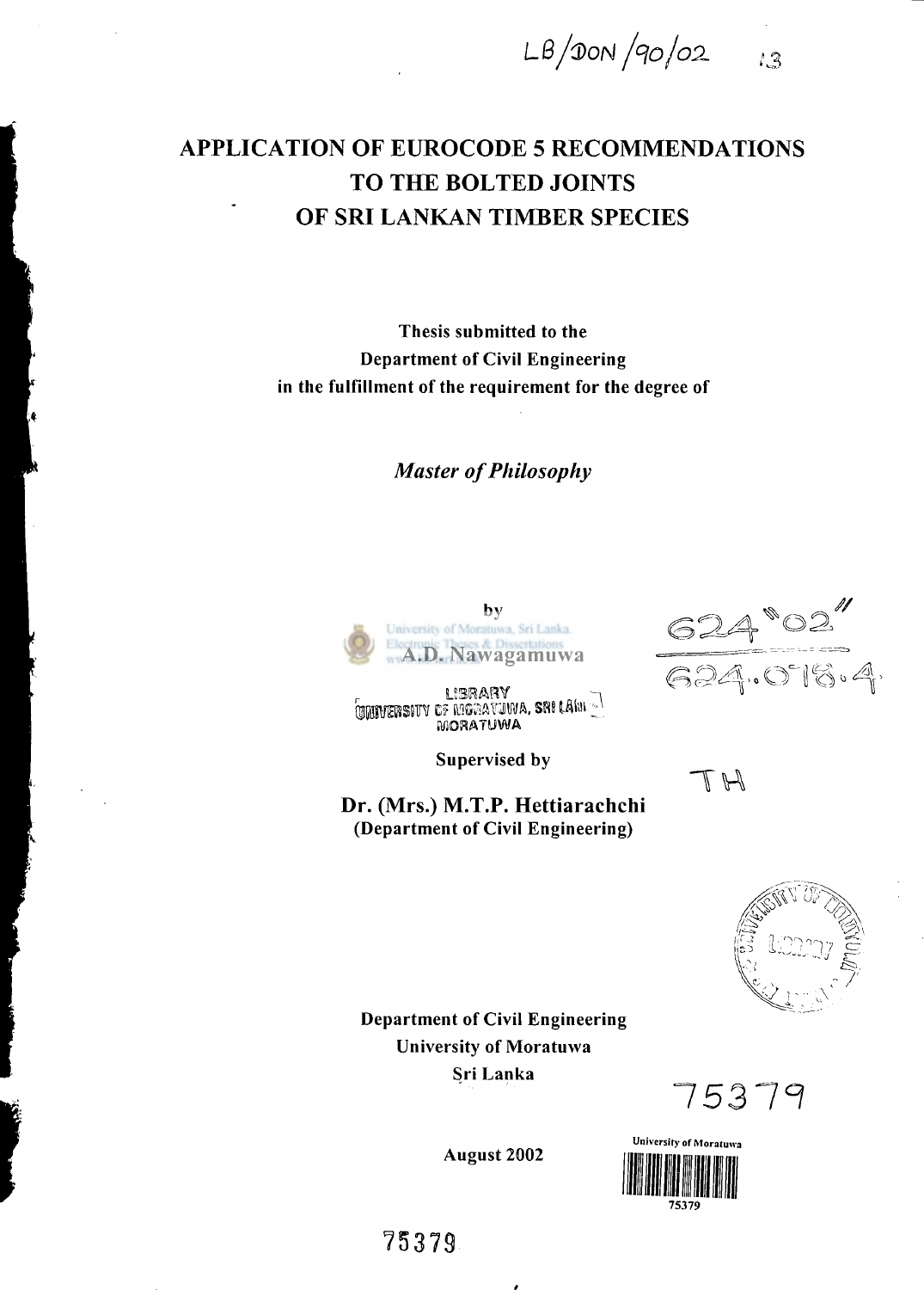## **DECLARATION**

I, Arawinda Dayanath Nawagamuwa, hereby declare that the content of the thesis is the original work carried out over a period of two and half (2  $\frac{1}{2}$ ) years at the Department of Civil Engineering, University of Moratuwa. Whenever others' work is included in this thesis, it is appropriately acknowledged as a reference.

 $\pmb{\downarrow}$ 

ģ

 $\pmb{\hat{y}}$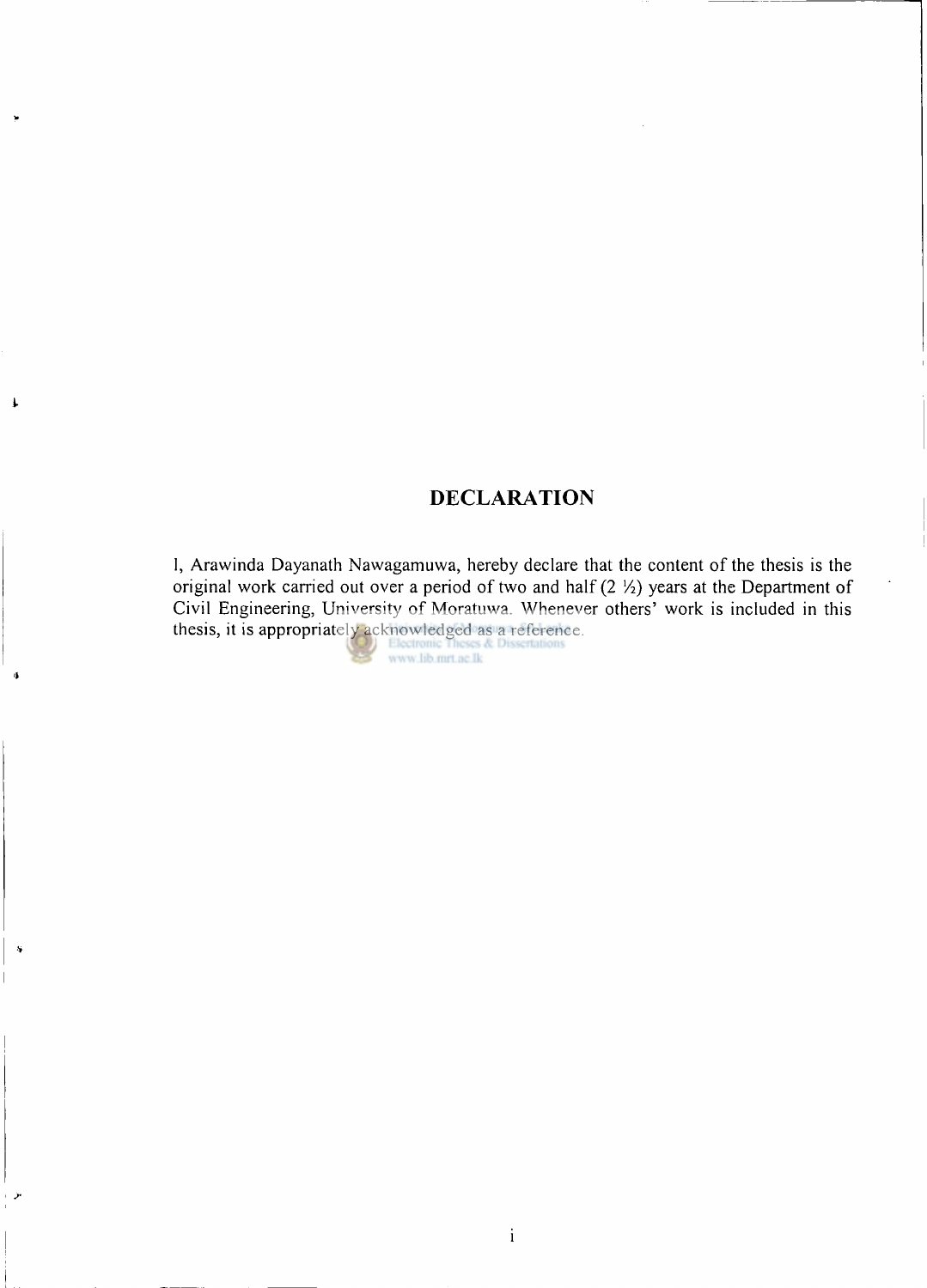### **ACKNOWLEDGEMENT**

The author wishes to extend his sincere gratitude to Vice Chancellor, Dean (Faculty of Engineering) and the Senate Research Committee of University of Moratuwa for considering the research proposal favorably and granting the necessary funds.

The author is immensely grateful to the supervisor, Dr. Premini Hettiarachchi of the Department of Civil Engineering for her invaluable guidance and support.

Acknowledgements are due to Prof. (Mrs.) Niranjanee Ratnayake (Director, Postgraduate Studies), Dr. Samantha Hettiarachchi, Dr. Gamini Kodikara and Prof. Malik Ranasinghe who are former department heads of Department of Civil Engineering, Prof. Anannda Jayawardhane (Head, Department of Civil Engineering), Dr. Anurudhdha Puswewala (former Research Coordinator, Department of Civil Engineering) Dr. Athula Kulathilaka (Research Coordinator, Department of Civil Engineering) and the other lecturers for the positive attitude they adopted in promoting this research project.

I am grateful to the members of the Progress Review Committee: Prof. Priyan Dias and Dr. Anura Nanayakkara for the monitoring of this research. This was very helpful to orient the research work in proper direction and the timely completion of the research work and thesis.

Assistance offered by Mr. S.P. Madanayake (Technical Officer, Structural Testing Laboratory), Mr. J.M. Gunasekara (Technical Officer, Work shop), Mrs. Disna Cooray (Technical Officer, Mechanics of Material Laboratory), Mr. Nuwan Kodagoda (former System Analyst, Computer Center) and other members of the staff of the Department of Civil Engineering is gratefully acknowledged.

It is necessary to pay my special thank to the assistance offered by Mr. Nalinda Fernando of Structural Testing Laboratory, Mr. Piyal Peiris of Mechanics of Material Laboratory and Mr. Leenus Perera of Building Materials Laboratory.

At last but not least, the author wishes to thank the following parties outside the university: Sri Lanka Standards Institute (SLSI), State Timber Corporation and Lanka Transformers Ltd. for offering their support to fulfill this research programme successfully.

Finally, the author wishes to thank all those who contributed to the success of this research project.

#### *A.D. Nawagamuwa*

*August 2002* 

١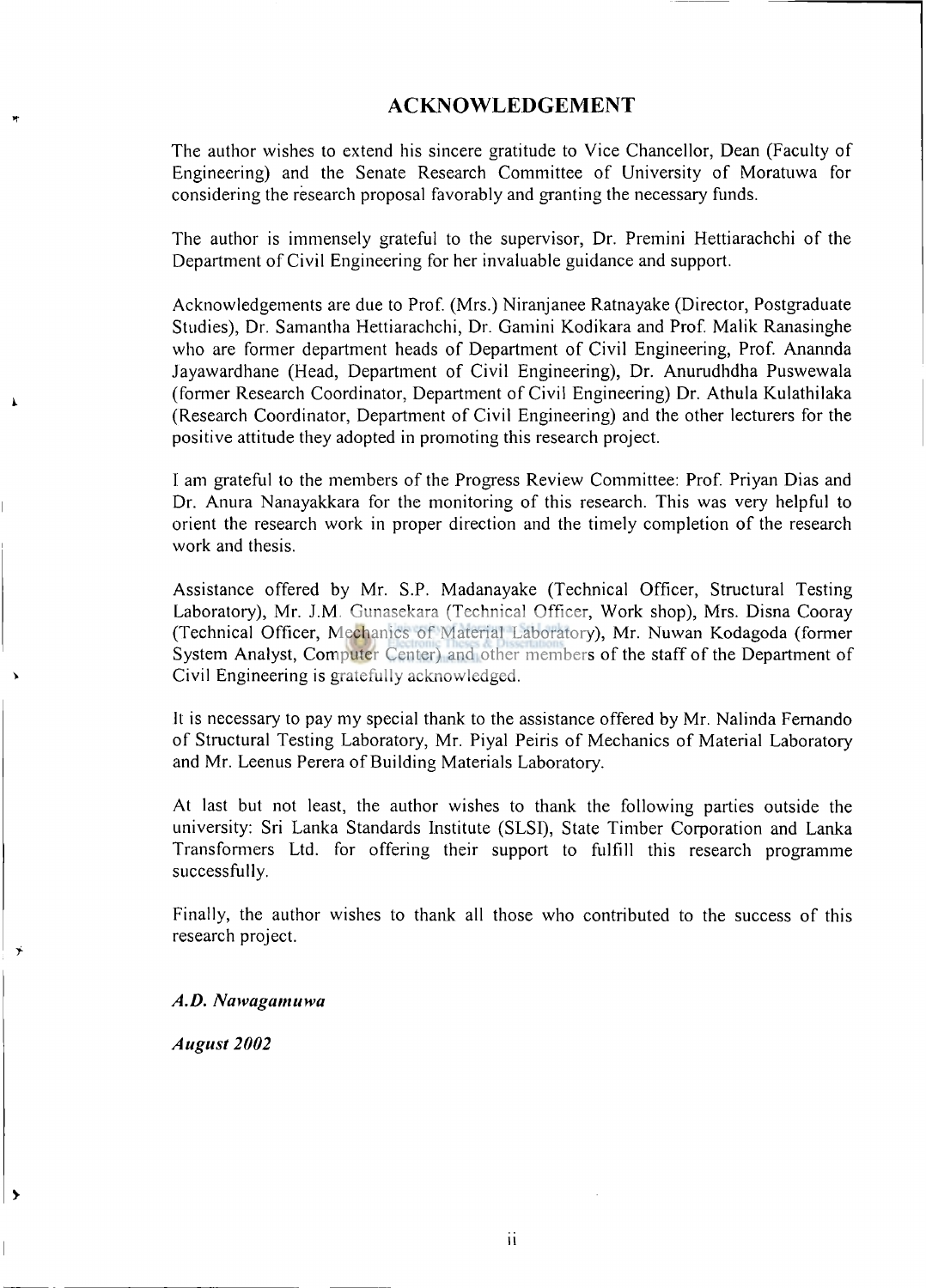### **SUMMARY**

Eurocode 5 "Common Unified Rules for Timber Structures" is the latest structural design code, which provides guidelines for structural timber design. Eurocode 5 procedures for the design of bolted and nailed timber joints are based on an analytical model, which developed by Johansen in 1949. This model is often referred to as European Yield Model (EYM) and provides more reliable design procedure than older empirical models.

This thesis provides information of the research work, which was carried out at the University of Moratuwa to check the applicability of Eurocode 5 design procedure to bolted timber joints made from local timber species. The test programme was conducted using two local timber species and three bolt diameters, which are commonly used in the construction industry, with wider range of joint geometries while most of past research were conducted using only one or two joint geometries.

Based on the results obtained from this test programme, it was possible to propose a new model for the determination of embedment strength of local timber species and a modification factor, which is determined based on the joint geometry. This modification factor modifies the Eurocode 5 predictions for the strength of bolted timber joints of different geometry to reasonably acceptable conservative values.

Reasons and the methodology of this research programme are explained briefly in the first chapter while the second chapter describes, in detail, the background for this research programme. From the third chapter the reader is able to obtain much information on Eurocode 5 and European Yield Model, which are found from a thorough literature survey carried out on the available research papers, journals and textbooks. Scheduled experimental programme adopted according to the recommendations of previous research and guidelines obtained from the literature survey is provided in Chapter 4. Chapters 5 and 6 provide the results obtained from embedment strength test programme and joint strength test programme and the analysis of those results. Conclusions based on the analysis and recommendations for further works are provided in chapter 7.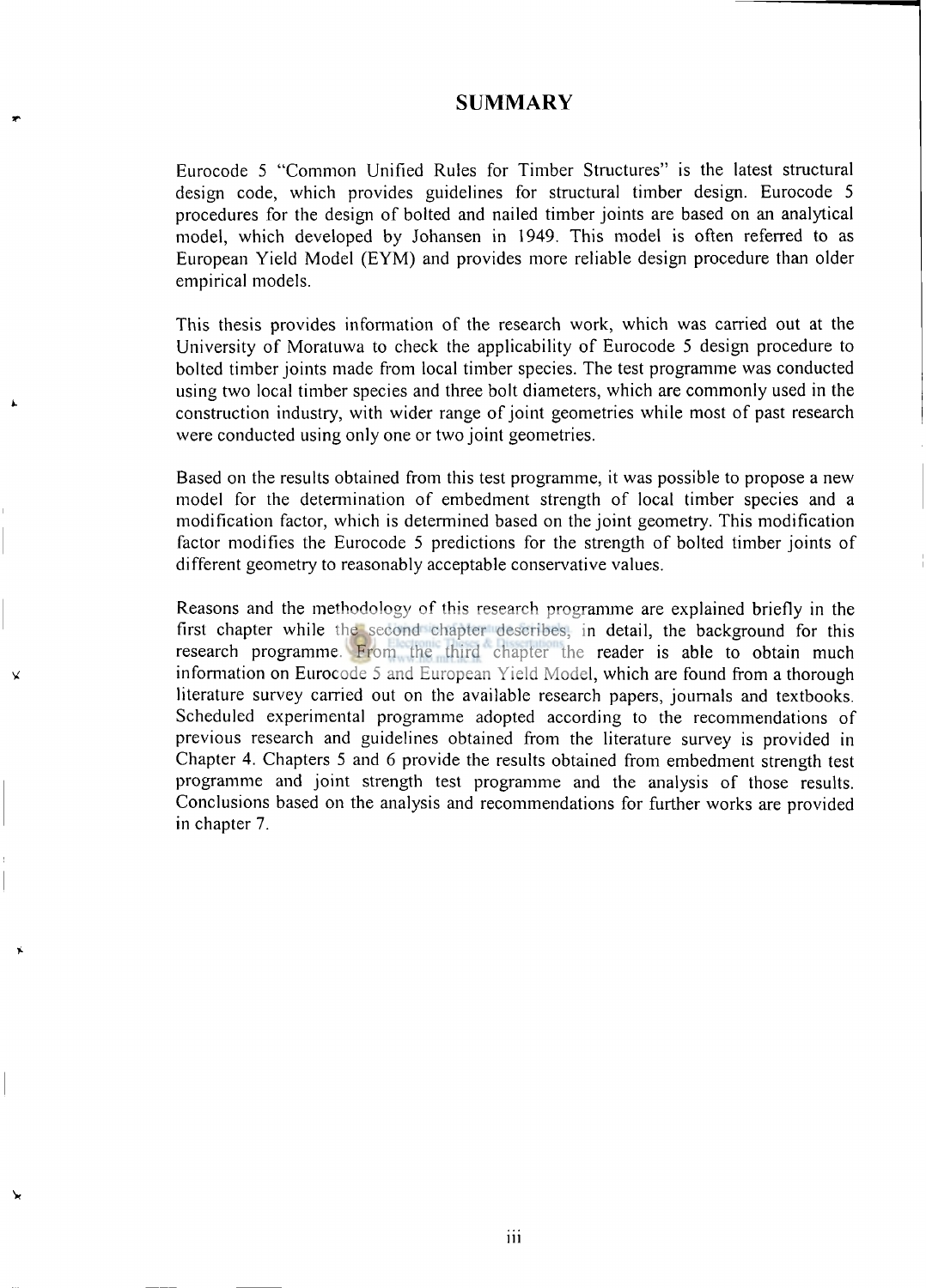# **CONTENTS**

| <b>Declaration</b><br>Acknowledgement<br>Summary<br><b>Contents</b> |                                                                                                                                       | Page<br>1<br>$\rm ii$<br>iii<br>iv |
|---------------------------------------------------------------------|---------------------------------------------------------------------------------------------------------------------------------------|------------------------------------|
| <b>Chapter 1: Introduction</b>                                      |                                                                                                                                       |                                    |
| <b>Chapter 2: Background</b>                                        |                                                                                                                                       | $\overline{\mathbf{3}}$            |
| 2.1<br>2.2<br>2.3                                                   | Introduction<br>Necessity of better knowledge of structural behaviour of timber<br>Development of structural timber design codes from | 3<br>$\overline{3}$                |
|                                                                     | empirical to analytical models                                                                                                        | 4                                  |
| 2.4                                                                 | European Yield Model (EYM) and Eurocode 5 (EC5)                                                                                       | 5                                  |
| 2.5                                                                 | Applicability of EC5 to bolted joints of local timber species                                                                         | 6                                  |
| Chapter 3:                                                          | <b>Literature Review</b>                                                                                                              | 7                                  |
| 3.1                                                                 | Guidelines for bolted timber design and their basis                                                                                   | 7                                  |
|                                                                     | BS 5268:Part 2:1984<br>3.1.1                                                                                                          | $\overline{\mathcal{I}}$           |
|                                                                     | 3.1.2 NDS-86                                                                                                                          | 8                                  |
|                                                                     | 3.1.3 Trayer's work Moratuwa, Sri Lanka.                                                                                              | 9                                  |
| 3.2                                                                 | Theory of European Yield Model                                                                                                        | 9                                  |
|                                                                     | 3.2.1 Introduction                                                                                                                    | 9<br>10                            |
|                                                                     | 3.2.2 Solutions to Equation 3.3<br>3.2.3 Different definitions of yield model                                                         | 12                                 |
| 3.3                                                                 | Embedment strength                                                                                                                    | 15                                 |
| 3.4                                                                 | Advantages of the EYM                                                                                                                 | 17                                 |
| 3.5                                                                 | Previous experimental investigations on EYM                                                                                           | 17                                 |
|                                                                     | Soltis, Lawrence A., Hubbard, Finn K., Wilkinson,<br>3.5.1                                                                            |                                    |
|                                                                     | Thomas L. (1986)                                                                                                                      | 17                                 |
|                                                                     | 3.5.2 Whale, Luke R.J. (1987)                                                                                                         | 18                                 |
|                                                                     | Patton-Mallory, Marcia (1989)<br>3.5.3                                                                                                | 19                                 |
| 3.6                                                                 | Comparison of EYM with other researcher's models                                                                                      | 20                                 |
| 3.7                                                                 | Limitations and shortcomings of EYM                                                                                                   | 21                                 |
| 3.8<br>3.9                                                          | Eurocode 5 procedure for bolted joint design based on EYM<br>Summary on literature review                                             | 28<br>28                           |
|                                                                     |                                                                                                                                       |                                    |
| <b>Chapter 4:</b>                                                   | <b>Experimental Programme - Joint strength test series</b>                                                                            | 29                                 |
| 4.1                                                                 | Introduction                                                                                                                          | 29                                 |
| 4.2                                                                 | Background                                                                                                                            | 29                                 |
| 4.3                                                                 | Important variables and their controls                                                                                                | 29                                 |
|                                                                     | 4.3.1<br><b>Timber Species</b>                                                                                                        | 29                                 |
|                                                                     | 4.3.2<br>Member thickness                                                                                                             | 30                                 |
|                                                                     | 4.3.3<br>Loading direction                                                                                                            | 30                                 |
|                                                                     | 4.3.4<br>Moisture content                                                                                                             | 30                                 |

 $\bar{\mathbf{L}}$ 

 $\frac{1}{1}$ 

¥

 $\star$ 

 $\Join$ 

**iv**